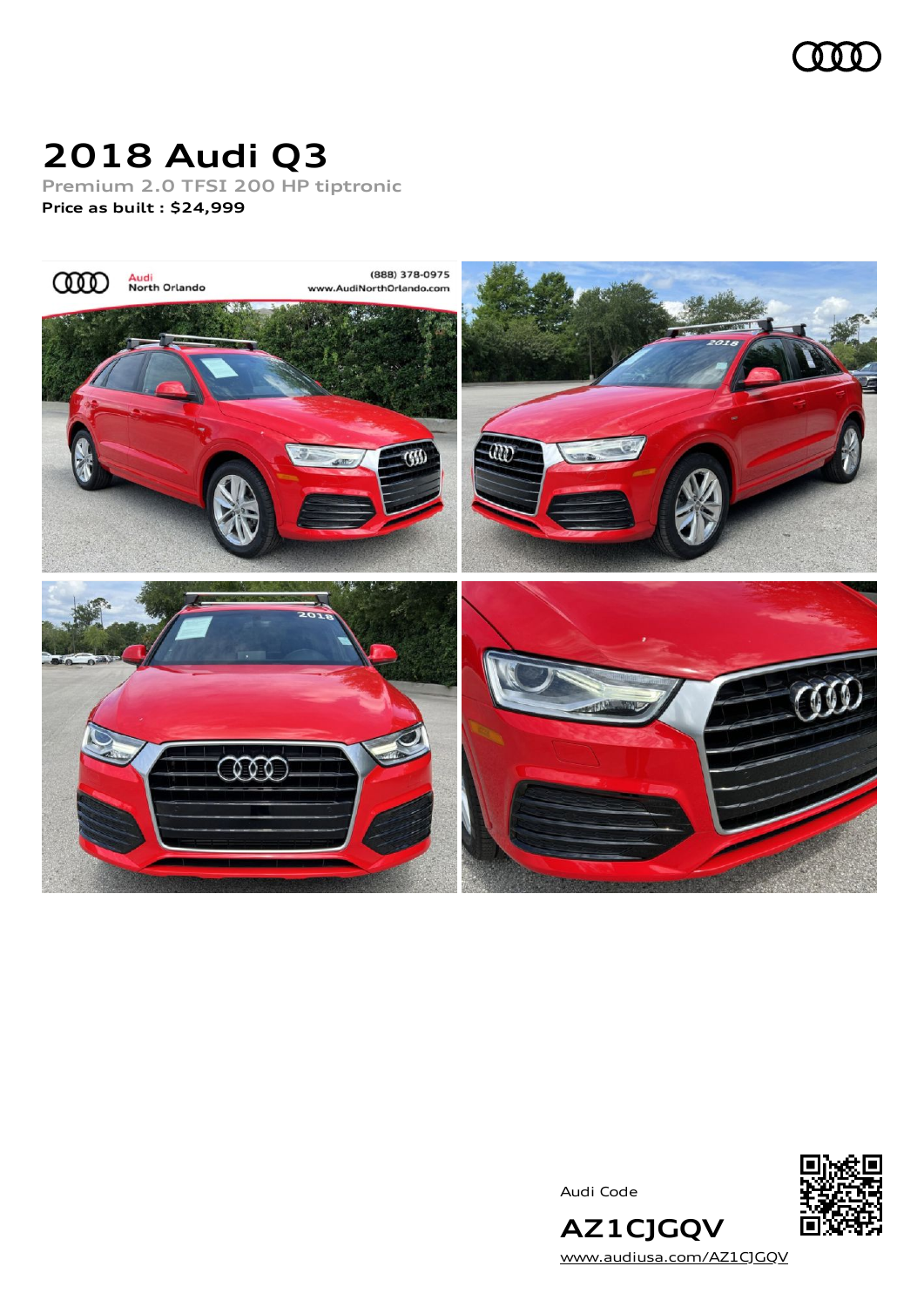# **Summary**

**Audi 2018 Audi Q3** Premium 2.0 TFSI 200 HP tiptronic

**Price as buil[t](#page-8-0)** \$24,999

### **Exterior colour**

Misano Red pearl

#### **Interior colour**

| Seats     | black        |
|-----------|--------------|
| Dashboard | black        |
| Carpet    | black        |
| Headliner | lunar silver |

### **Technical Specifications**

| Engine type                  | Four-cylinder                                 |
|------------------------------|-----------------------------------------------|
| stroke                       | Displacement/Bore and 1,984/82.5 x 92.8 cc/mm |
| Torque                       | 207 @ 1,700 - 5,000 lb-ft@rpm                 |
| Top track speed              | 130 mph mph                                   |
| Acceleration (0 - 60<br>mph) | 7.8 sec. seconds                              |
| Recommended fuel             | Premium                                       |



### **Further Information**

| Warranty        | No           |
|-----------------|--------------|
| Mileage         | 54,091 miles |
| Type of vehicle | Used car     |
|                 |              |

### **Audi Code** AZ1CJGQV

**Your configuration on www.audiusa.com** [www.audiusa.com/AZ1CJGQV](https://www.audiusa.com/AZ1CJGQV)

**Commission number** b9bc69c10a0e09b05160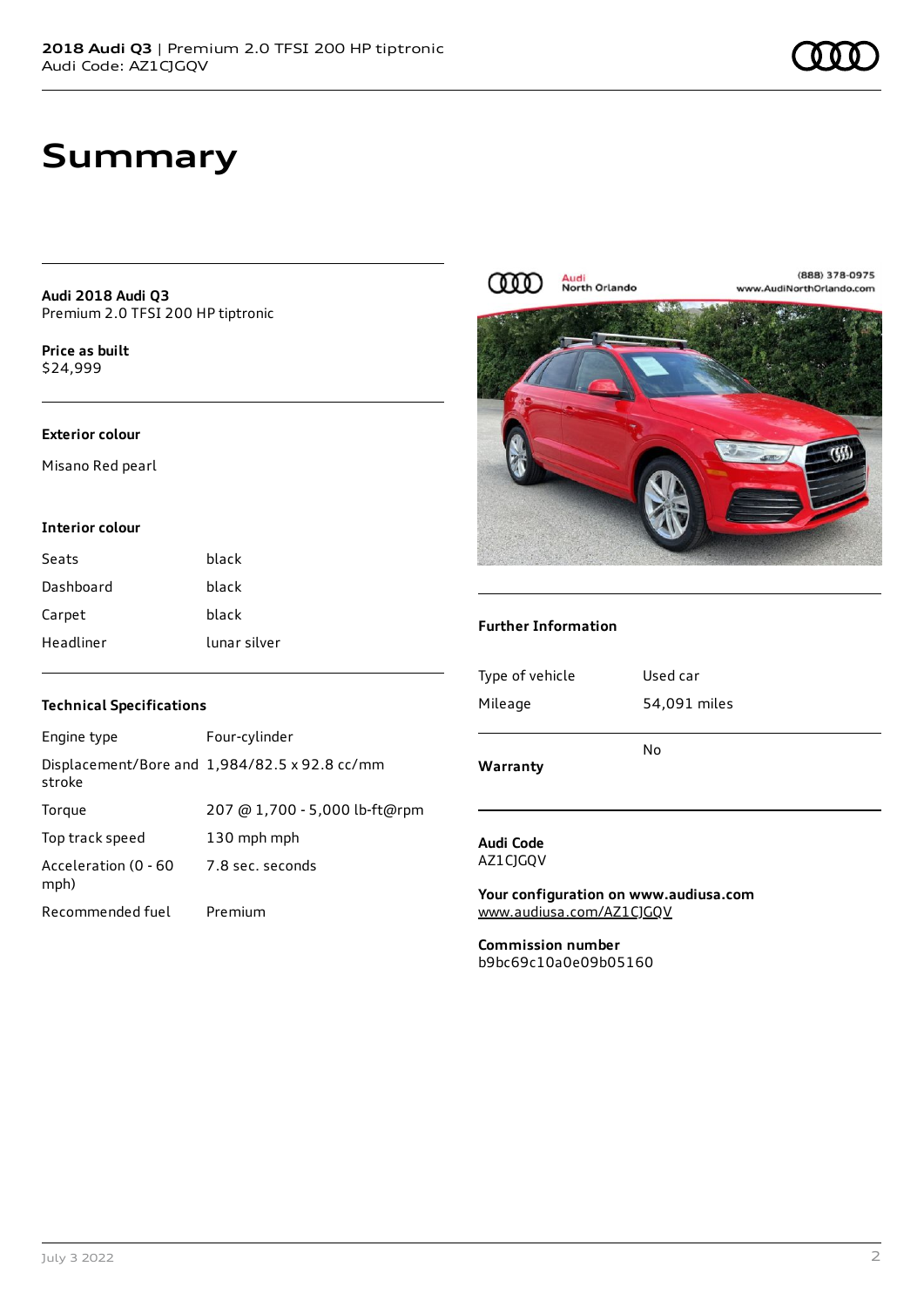

# **Standard features**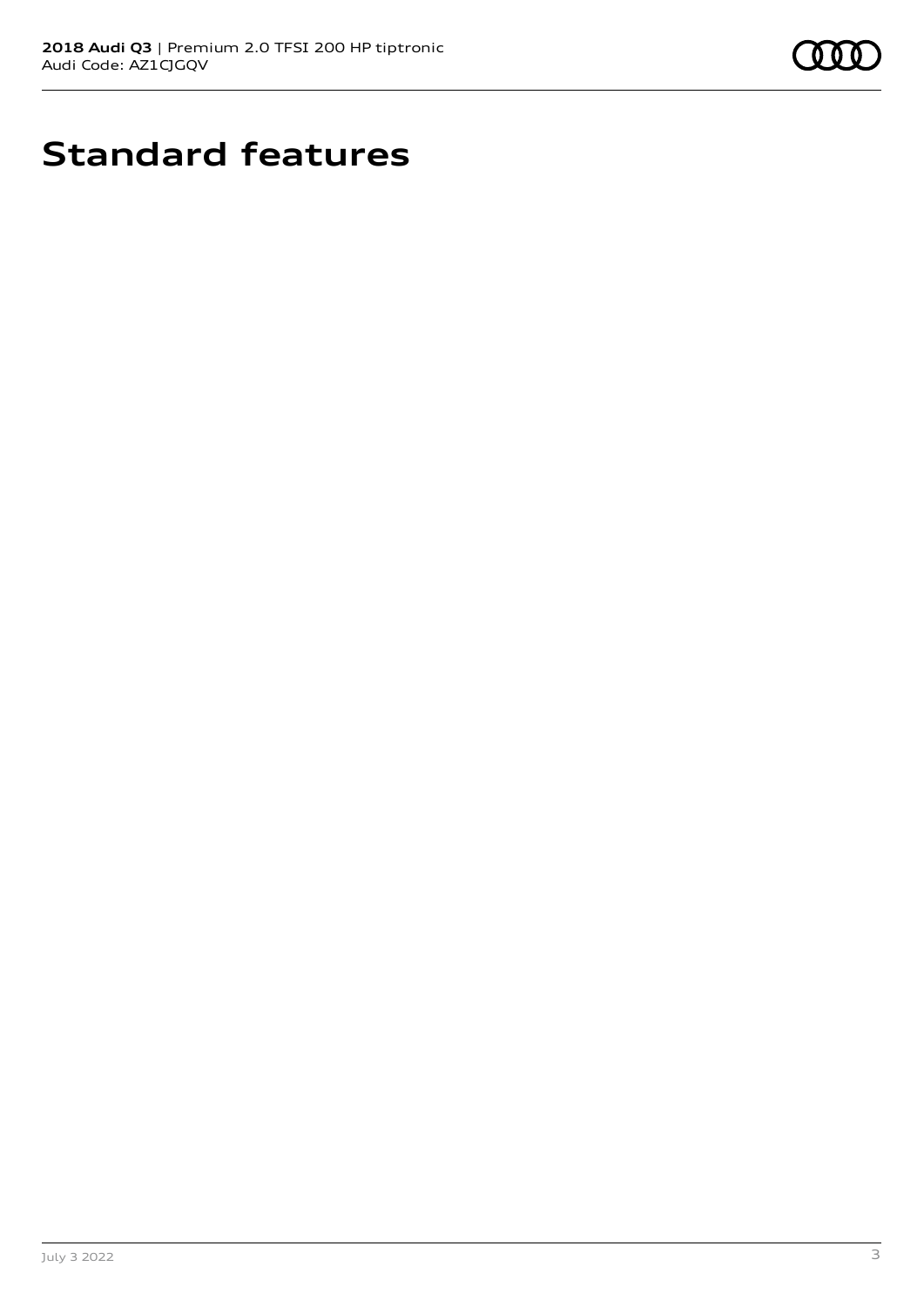# **Dealer remarks**

2018 Audi Q3 2.0T Premium

Clean CARFAX.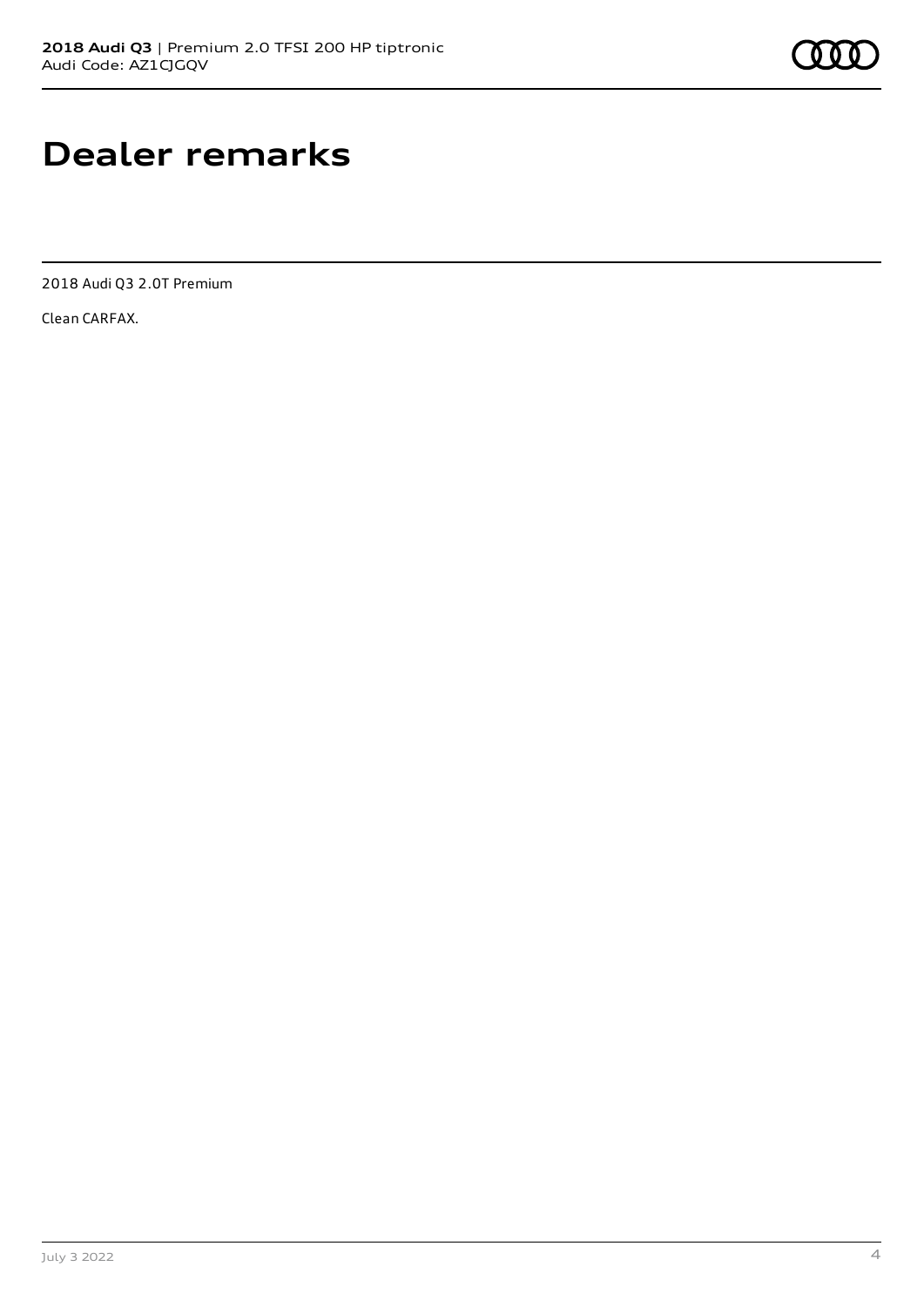# **Technical Specifications**

## **Engineering | Performance**

| Engine type                                   | Four-cylinder                                 |
|-----------------------------------------------|-----------------------------------------------|
| Acceleration (0 - 60 7.8 sec. seconds<br>mph) |                                               |
| Engine block                                  | Cast-iron                                     |
| Induction/fuel injection Turbocharged/TFSI®   |                                               |
| Cylinder head                                 | Aluminum-alloy                                |
| Max. output ps/hp                             | 200 @ 5,100 - 6,000 @ rpm                     |
| stroke                                        | Displacement/Bore and 1,984/82.5 x 92.8 cc/mm |
| Top track speed                               | 130 mph mph                                   |
| Torque                                        | 207 @ 1,700 - 5,000 lb-ft@rpm                 |
| Valvetrain                                    | 16-valve DOHC                                 |

### **Electrical system**

| Alternator | 14 Volt - 140A      |
|------------|---------------------|
| Battery    | 12 Volt - 280A/68Ah |

#### July 3 2022 5

# **Transmission | Drivetrain**

| Drivetrain type      | Tiptronic automatic transmission<br>with front-wheel drive                        |
|----------------------|-----------------------------------------------------------------------------------|
| Gear ratios: 6th     | 0.688:1                                                                           |
| Gear ratios: 4th     | 1.164:1                                                                           |
| Transmission         | Six-speed Tiptronic <sup>®</sup> automatic<br>transmission with front-wheel drive |
| Gear ratios: 5th     | 0.860:1                                                                           |
| Gear ratios: 2nd     | 2.303:1                                                                           |
| Gear ratios: 3rd     | 1.556:1                                                                           |
| Gear ratios: Reverse | 3.422:1                                                                           |
| Gear ratios: 1st     | 3.949:1                                                                           |

### **Steering**

| Steering type                              | Electromechanical power steering<br>system |
|--------------------------------------------|--------------------------------------------|
| Turning diameter, curb- 38.7 ft<br>to-curb |                                            |
| Steering ratio                             | 16.4:1                                     |

### **Suspension**

| Magnetic Ride | N/A                               |
|---------------|-----------------------------------|
| Front axle    | MacPherson strut front suspension |
| Rear axle     | Four-link rear suspension         |



# **(1/2)**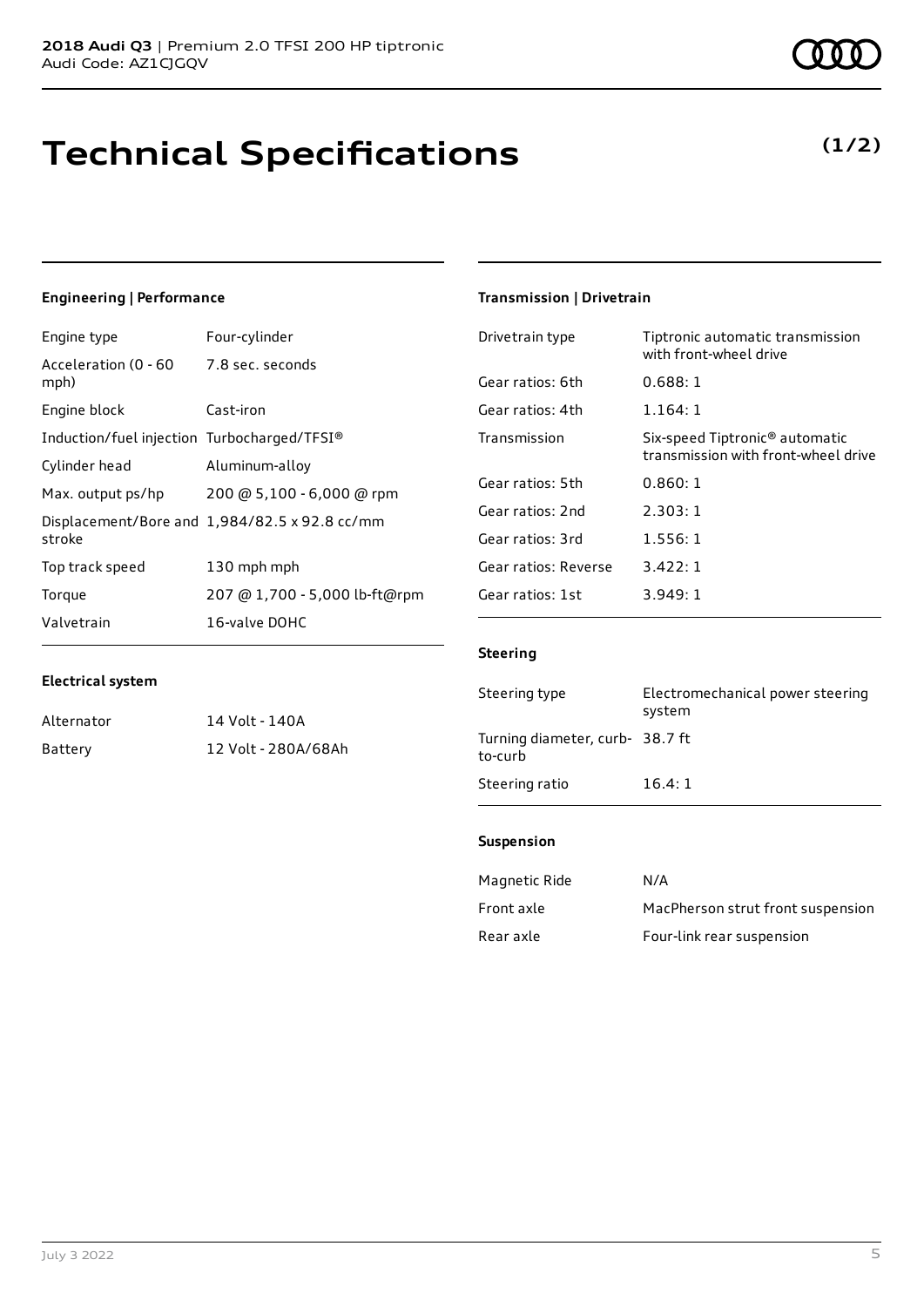# **Technical Specifications**

# **Brakes**

| Front brakes         | 12.3 (ventilated disc) in                                         |  |
|----------------------|-------------------------------------------------------------------|--|
| Rear brakes          | 11.1 (solid disc) in                                              |  |
| Parking brake        | Electromechanical                                                 |  |
|                      |                                                                   |  |
| Body                 |                                                                   |  |
| Material             | Fully galvanized steel unibody with<br>aluminum hood and tailgate |  |
| Corrosion protection | Multistep anti-corrosion protection                               |  |

### **Warranty | Maintenance**

| Warranty    | 4-year/50,000-mile Audi New<br>Vehicle Limited Warranty                                   |
|-------------|-------------------------------------------------------------------------------------------|
| Maintenance | 12-month/10,000-mile (whichever<br>occurs first) NO CHARGE first<br>scheduled maintenance |

#### **Exterior Measurements**

| Height                           | 62.6 in   |
|----------------------------------|-----------|
| Overall width without<br>mirrors | $72.1$ in |
| Length                           | 172.8 in  |
| Wheelbase                        | 102.5 in  |
| Drag coefficient                 | 0.32 Cw   |
| Overall width with<br>mirrors    | 79.5 in   |
| Track rear                       | 61.2 in   |
| Track front                      | $61.1$ in |
| Curb weight                      | 3,494 lb  |

## **Interior measurements**

| Seating capacity                          | 5                      |
|-------------------------------------------|------------------------|
| Shoulder room, rear                       | 53.6 in                |
| Head room with front<br>sunroof           | 37.0 in                |
| Leg room, rear                            | $31.1$ in              |
| Head room with rear<br>sunroof            | 37.4 in                |
| Leg room, front                           | 40.0 in                |
| Cargo volume, rear<br>seatbacks up/folded | 16.7/48.2 cu ft, cu ft |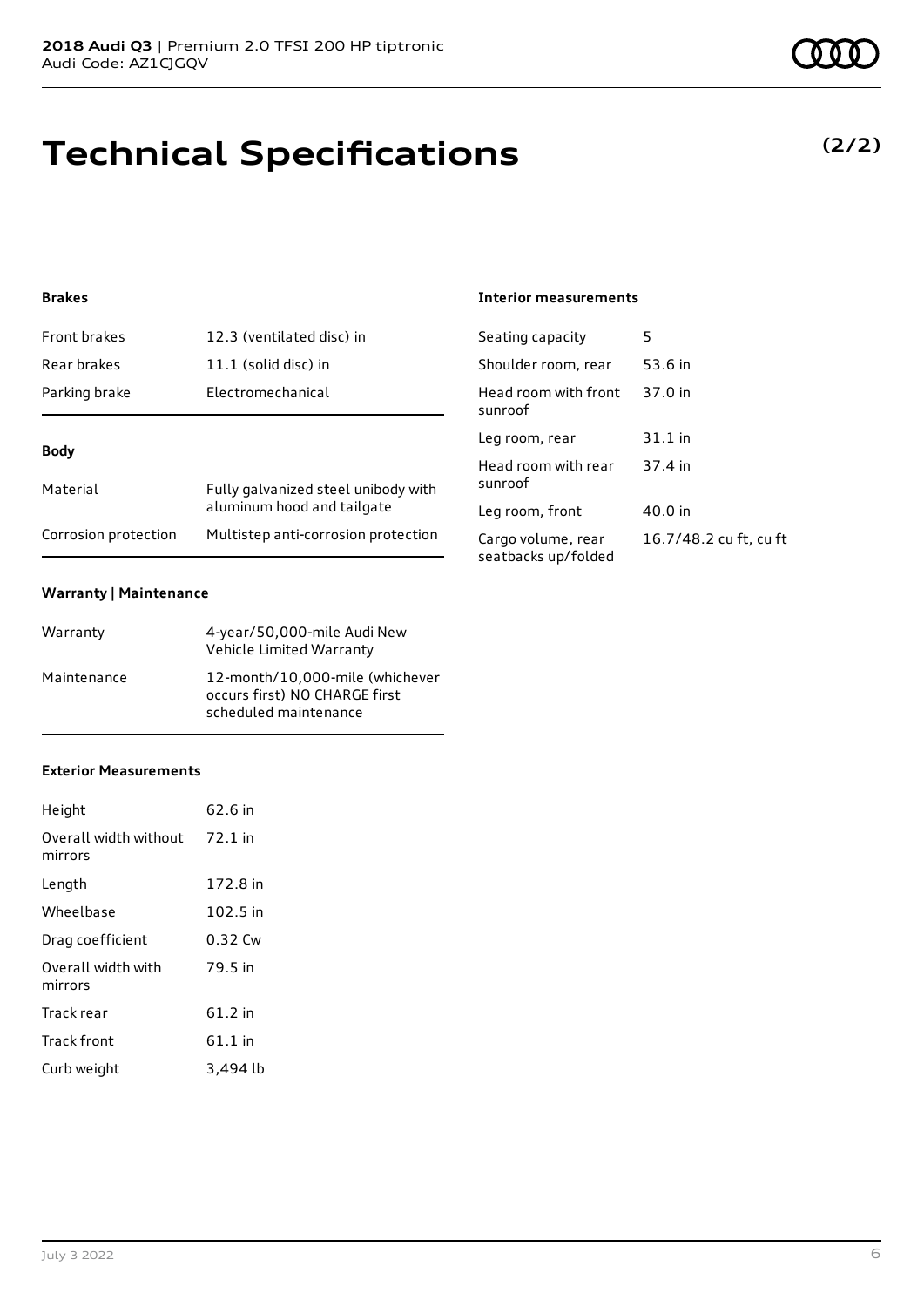# **Consumption- and emission**

### **Consumption by NEDC**

| urban       | 20 mpg   |
|-------------|----------|
| extra-urban | 28 mpg   |
| combined    | $23$ mpg |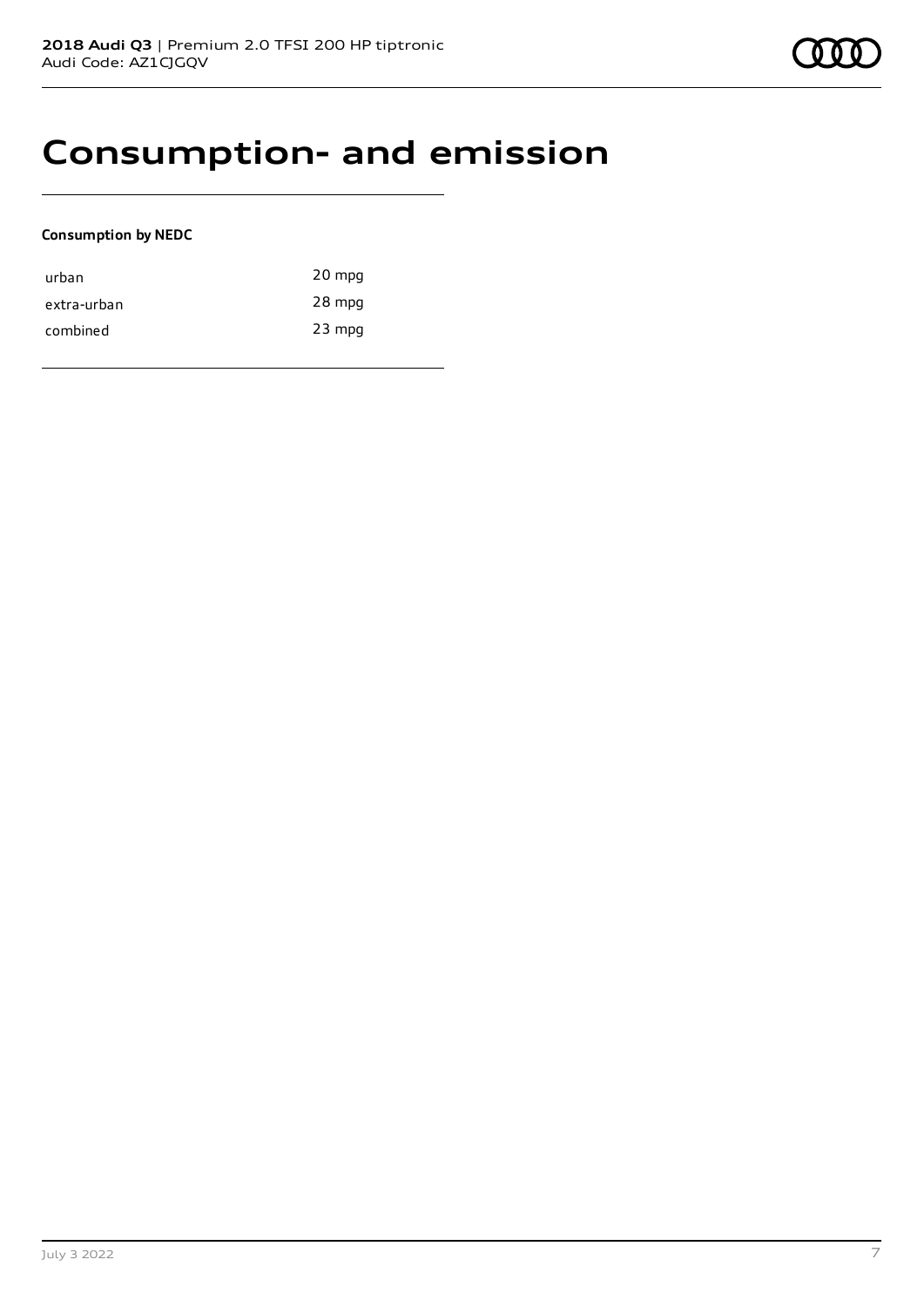# **Contact**

Dealer **Audi North Orlando**

139 N Oregon St 32771 Sanford FL

Phone: +14079924321 FAX: 4072069554

www: [https://www.audinorthorlando.com](https://www.audinorthorlando.com/)